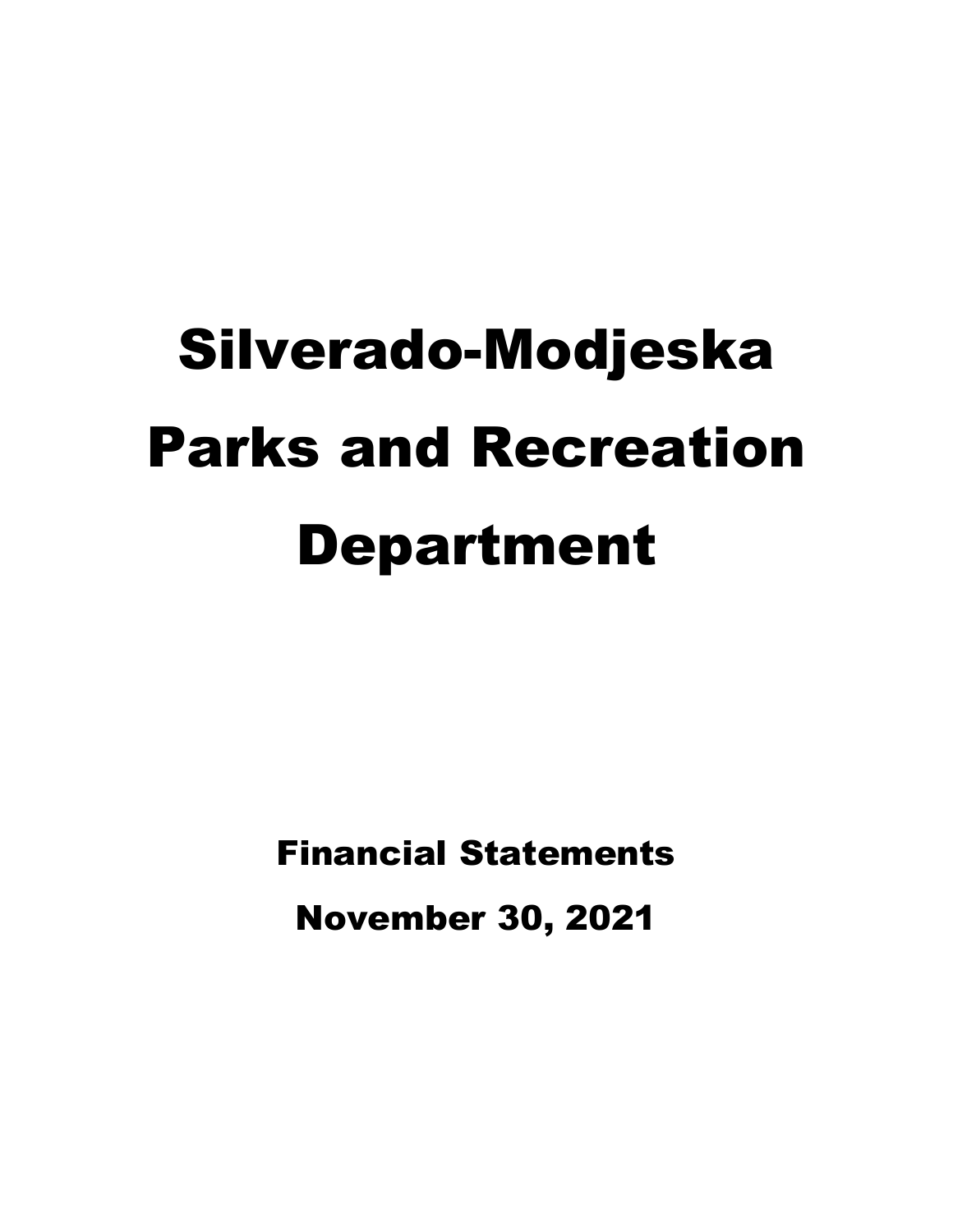# 8:55 PM Silverado Modjeska Recreation & Parks District 12/16/21 Profit & Loss

**Cash Basis** Cash Basis **November 2021** 

|                                                                                                                                                                                                                                                                                                | <b>Nov 21</b>                                                       | <b>Jul - Nov 21</b>                                                              |
|------------------------------------------------------------------------------------------------------------------------------------------------------------------------------------------------------------------------------------------------------------------------------------------------|---------------------------------------------------------------------|----------------------------------------------------------------------------------|
| <b>Income</b><br>60000 · Recreation Program Income<br>60001 Instructor Fees<br>60003 Silverado Summer Concert Series<br>60007 · Flea Market                                                                                                                                                    | 0.00<br>0.00<br>0.00                                                | 60.00<br>3,607.25<br>370.00                                                      |
| Total 60000 · Recreation Program Income                                                                                                                                                                                                                                                        | 0.00                                                                | 4,037.25                                                                         |
| 6620 Rents and Concessions                                                                                                                                                                                                                                                                     | 415.00                                                              | 1,965.00                                                                         |
| 7670 Miscellaneous Revenue                                                                                                                                                                                                                                                                     | 0.00                                                                | 124.63                                                                           |
| 7960 Donations/Gifts                                                                                                                                                                                                                                                                           | 0.00                                                                | 1,440.00                                                                         |
| <b>Total Income</b>                                                                                                                                                                                                                                                                            | 415.00                                                              | 7,566.88                                                                         |
| <b>Expense</b><br>66900 · Reconciliation Discrepancies<br>6800 · Payroll Expense<br>6050 · Bank Charges/Fees<br>0702 · Telephone<br>1100 · Insurance<br>1300 · Maintenance - Equipment<br>1400 · Maintenance - Bldgs & Improvs<br>14001 · Landscaping<br>14002 · Repairs & Renovations (Minor) | 0.00<br>797.90<br>39.00<br>393.81<br>0.00<br>0.00<br>600.00<br>0.00 | 66.58<br>904.64<br>54.00<br>1,935.29<br>6,951.50<br>727.01<br>3,455.00<br>374.85 |
| 14003 Construction & Renovations<br>14004 · Janitorial<br>1400 · Maintenance - Bldgs & Improvs - Other                                                                                                                                                                                         | 2,000.00<br>550.00<br>0.00                                          | 2,000.00<br>1,887.50<br>49.56                                                    |
| Total 1400 · Maintenance - Bldgs & Improvs                                                                                                                                                                                                                                                     | 3,150.00                                                            | 7,766.91                                                                         |
| 1500 Donations                                                                                                                                                                                                                                                                                 | 0.00                                                                | 946.00                                                                           |
| 1600 Memberships<br>1700 · Miscellaneous Expense                                                                                                                                                                                                                                               | 0.00<br>0.00                                                        | 863.30<br>180.59                                                                 |
| 1800 Office Expense<br>1900 · Professional/Specialized Srvcs<br>19002 · Legal Services<br>19005 Administrative<br>19006 · Bookkeeping<br>19009 · Website Maintenance                                                                                                                           | 0.00<br>0.00<br>0.00<br>750.00<br>46.50                             | 119.95<br>1,200.00<br>15.00<br>5,250.00<br>277.50                                |
| Total 1900 · Professional/Specialized Srvcs                                                                                                                                                                                                                                                    | 796.50                                                              | 6,742.50                                                                         |
| 2800 Utilities<br>28001 · Electricity<br>28002 · Waste Disposal<br>28005 Water                                                                                                                                                                                                                 | 50.31<br>762.00<br>462.41                                           | 306.71<br>2,710.99<br>2,415.84                                                   |
| Total 2800 · Utilities                                                                                                                                                                                                                                                                         | 1,274.72                                                            | 5,433.54                                                                         |
| 50000 · Recreation Program Expense<br>50002 · Lunch Bunch Expenses<br>50003 · Silverado Summer Concerts<br>50000 · Recreation Program Expense - Other                                                                                                                                          | 355.63<br>0.00<br>0.00                                              | 827.41<br>1,605.64<br>946.00                                                     |
| Total 50000 · Recreation Program Expense                                                                                                                                                                                                                                                       | 355.63                                                              | 3,379.05                                                                         |
| <b>Total Expense</b>                                                                                                                                                                                                                                                                           | 6,807.56                                                            | 36,070.86                                                                        |
| Net Income                                                                                                                                                                                                                                                                                     | $-6,392.56$                                                         | -28,503.98                                                                       |
|                                                                                                                                                                                                                                                                                                |                                                                     |                                                                                  |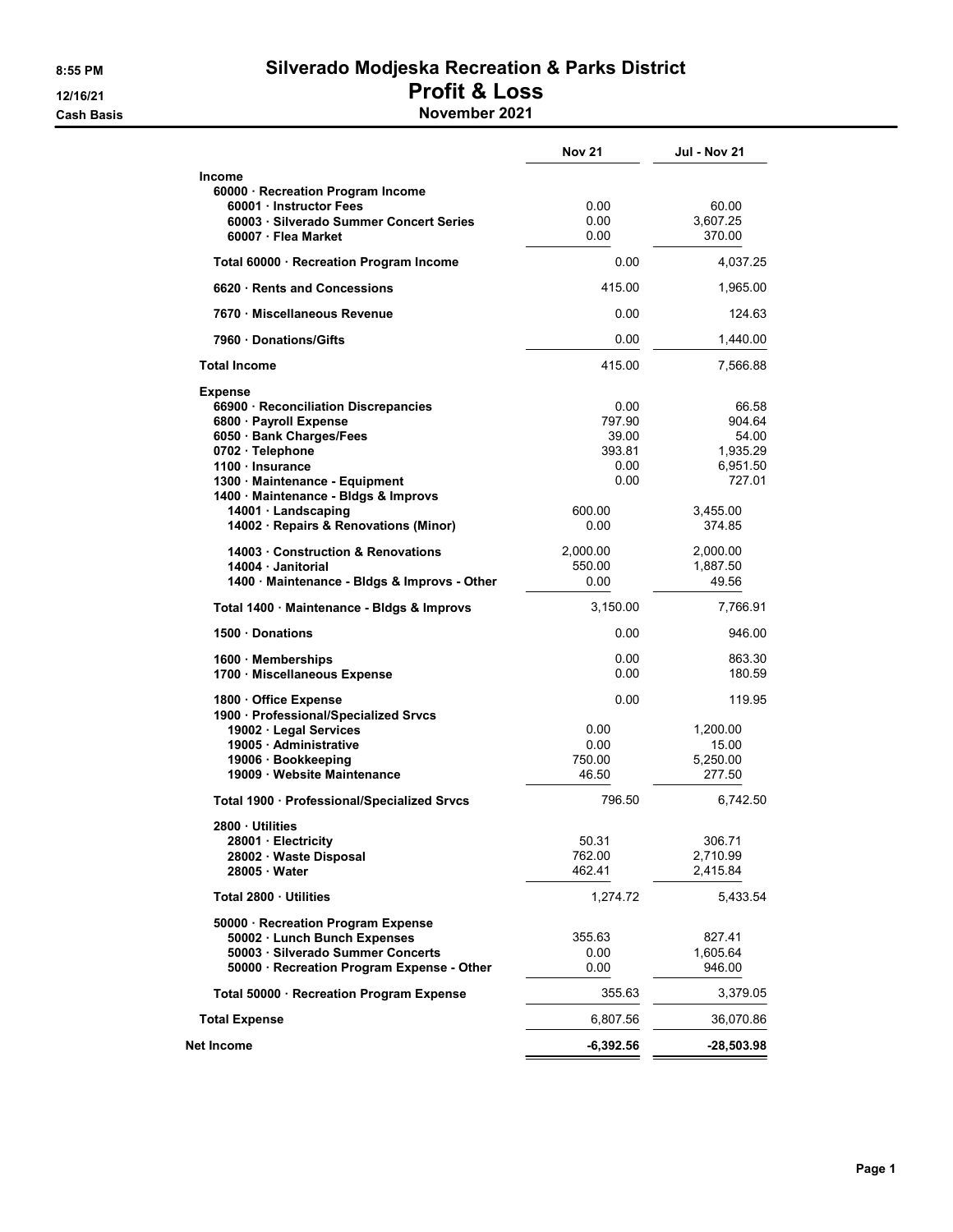#### 9:03 PM Silverado Modjeska Recreation & Parks District

#### 12/16/21 Profit & Loss

| Cash Basis | July through November 2021 |
|------------|----------------------------|
|            |                            |

|                                                                                                                                                                                                                                | <b>Jul 21</b>                                    | <b>Aug 21</b>                                      | Sep 21                                            | <b>Oct 21</b>                                       | <b>Nov 21</b>                                     | <b>TOTAL</b>                                               |
|--------------------------------------------------------------------------------------------------------------------------------------------------------------------------------------------------------------------------------|--------------------------------------------------|----------------------------------------------------|---------------------------------------------------|-----------------------------------------------------|---------------------------------------------------|------------------------------------------------------------|
| <b>Income</b><br>60000 · Recreation Program Income<br>60001 Instructor Fees<br>60003 · Silverado Summer Concert Series<br>60007 · Flea Market                                                                                  | 0.00<br>2,520.00<br>120.00                       | 0.00<br>0.00<br>0.00                               | 60.00<br>1,071.00<br>0.00                         | 0.00<br>16.25<br>250.00                             | 0.00<br>0.00<br>0.00                              | 60.00<br>3,607.25<br>370.00                                |
| Total 60000 · Recreation Program Income                                                                                                                                                                                        | 2,640.00                                         | 0.00                                               | 1,131.00                                          | 266.25                                              | 0.00                                              | 4,037.25                                                   |
| 6620 Rents and Concessions                                                                                                                                                                                                     | 50.00                                            | 300.00                                             | 400.00                                            | 800.00                                              | 415.00                                            | 1,965.00                                                   |
| 7670 Miscellaneous Revenue                                                                                                                                                                                                     | 0.00                                             | 124.63                                             | 0.00                                              | 0.00                                                | 0.00                                              | 124.63                                                     |
| 7960 Donations/Gifts                                                                                                                                                                                                           | 555.00                                           | 885.00                                             | 0.00                                              | 0.00                                                | 0.00                                              | 1,440.00                                                   |
| <b>Total Income</b>                                                                                                                                                                                                            | 3,245.00                                         | 1,309.63                                           | 1,531.00                                          | 1,066.25                                            | 415.00                                            | 7,566.88                                                   |
| <b>Expense</b><br>66900 · Reconciliation Discrepancies<br>6800 · Payroll Expense<br>6050 · Bank Charges/Fees<br>0702 · Telephone<br>1100 · Insurance<br>1300 · Maintenance - Equipment<br>1400 · Maintenance - Bldgs & Improvs | 0.00<br>0.00<br>0.00<br>384.25<br>0.00<br>128.38 | 0.00<br>0.00<br>0.00<br>384.05<br>6,951.50<br>0.00 | 66.58<br>0.00<br>0.00<br>383.64<br>0.00<br>349.67 | 0.00<br>106.74<br>15.00<br>389.54<br>0.00<br>248.96 | 0.00<br>797.90<br>39.00<br>393.81<br>0.00<br>0.00 | 66.58<br>904.64<br>54.00<br>1,935.29<br>6,951.50<br>727.01 |
| 14001 · Landscaping<br>14002 · Repairs & Renovations (Minor)                                                                                                                                                                   | 125.00<br>0.00                                   | 1.280.00<br>0.00                                   | 850.00<br>0.00                                    | 600.00<br>374.85                                    | 600.00<br>0.00                                    | 3,455.00<br>374.85                                         |
| 14003 · Construction & Renovations<br>14004 · Janitorial<br>1400 · Maintenance - Bldgs & Improvs - Other                                                                                                                       | 0.00<br>0.00<br>0.00                             | 0.00<br>375.00<br>49.56                            | 0.00<br>412.50<br>0.00                            | 0.00<br>550.00<br>0.00                              | 2,000.00<br>550.00<br>0.00                        | 2,000.00<br>1,887.50<br>49.56                              |
| Total 1400 · Maintenance - Bldgs & Improvs                                                                                                                                                                                     | 125.00                                           | 1.704.56                                           | 1.262.50                                          | 1.524.85                                            | 3,150.00                                          | 7,766.91                                                   |
| 1500 Donations                                                                                                                                                                                                                 | 946.00                                           | 0.00                                               | 0.00                                              | 0.00                                                | 0.00                                              | 946.00                                                     |
| 1600 Memberships<br>1700 · Miscellaneous Expense                                                                                                                                                                               | 463.30<br>0.00                                   | 400.00<br>0.00                                     | 0.00<br>0.00                                      | 0.00<br>180.59                                      | 0.00<br>0.00                                      | 863.30<br>180.59                                           |
| 1800 · Office Expense<br>1900 · Professional/Specialized Srvcs<br>19002 · Legal Services<br>19005 · Administrative<br>19006 · Bookkeeping<br>19009 · Website Maintenance                                                       | 0.00<br>225.00<br>15.00<br>2,250.00<br>62.25     | 15.00<br>975.00<br>0.00<br>750.00<br>0.00          | 104.95<br>0.00<br>0.00<br>750.00<br>39.00         | 0.00<br>0.00<br>0.00<br>750.00<br>129.75            | 0.00<br>0.00<br>0.00<br>750.00<br>46.50           | 119.95<br>1,200.00<br>15.00<br>5,250.00<br>277.50          |
| Total 1900 · Professional/Specialized Srvcs                                                                                                                                                                                    | 2,552.25                                         | 1,725.00                                           | 789.00                                            | 879.75                                              | 796.50                                            | 6,742.50                                                   |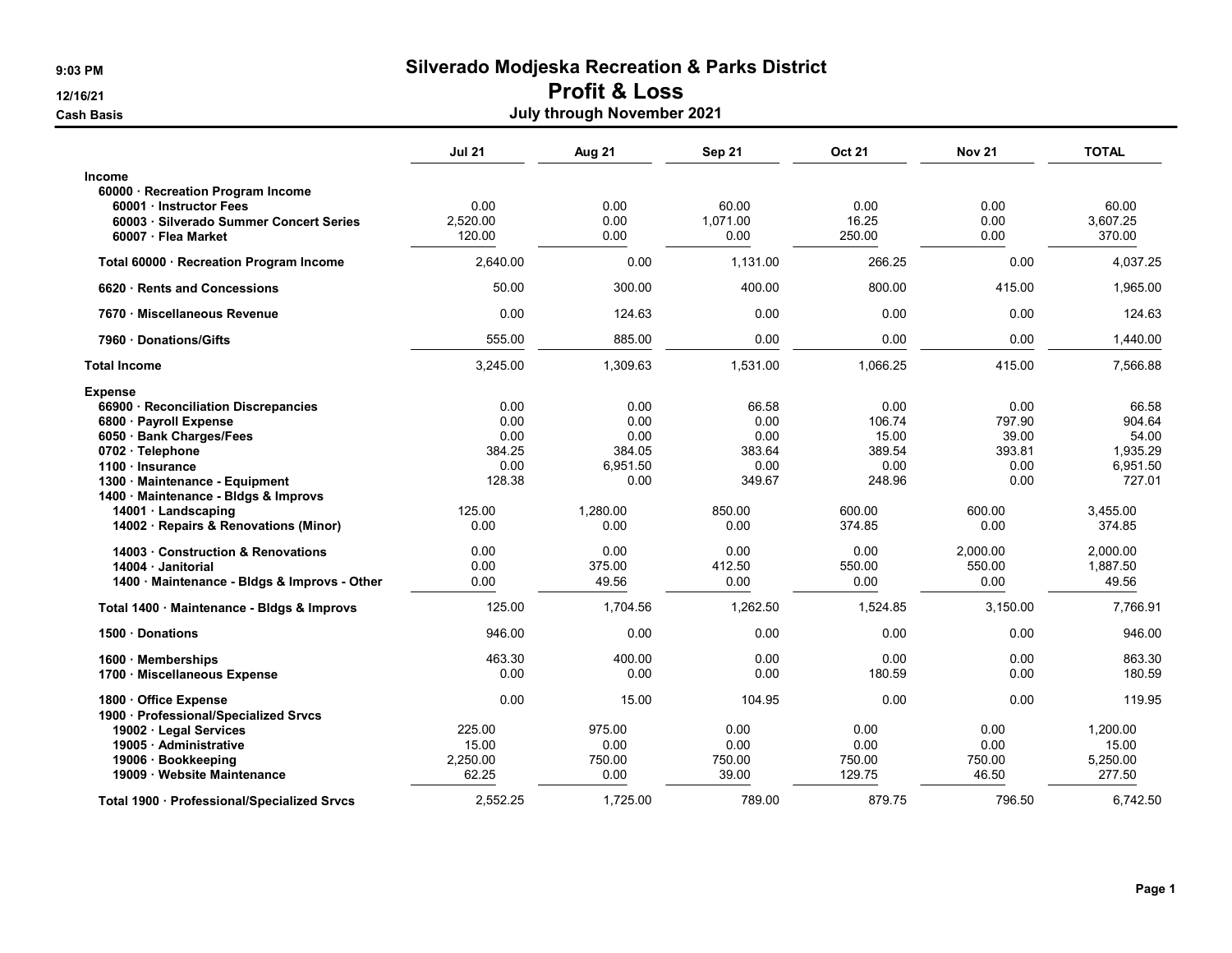# 9:03 PM Silverado Modjeska Recreation & Parks District

### 12/16/21 Profit & Loss

| <b>Cash Basis</b>                          |               | <b>July through November 2021</b> |             |               |               |              |
|--------------------------------------------|---------------|-----------------------------------|-------------|---------------|---------------|--------------|
|                                            | <b>Jul 21</b> | Aug 21                            | Sep 21      | <b>Oct 21</b> | <b>Nov 21</b> | <b>TOTAL</b> |
| 2800 Utilities                             |               |                                   |             |               |               |              |
| 28001 · Electricity                        | 76.31         | 61.63                             | 59.82       | 58.64         | 50.31         | 306.71       |
| 28002 · Waste Disposal                     | 505.79        | 521.19                            | 521.19      | 400.82        | 762.00        | 2,710.99     |
| 28005 Water                                | 406.40        | 383.49                            | 622.79      | 540.75        | 462.41        | 2,415.84     |
| Total 2800 · Utilities                     | 988.50        | 966.31                            | 1,203.80    | 1,000.21      | 1,274.72      | 5,433.54     |
| 50000 · Recreation Program Expense         |               |                                   |             |               |               |              |
| 50002 · Lunch Bunch Expenses               | 0.00          | 0.00                              | 154.51      | 317.27        | 355.63        | 827.41       |
| 50003 · Silverado Summer Concerts          | 359.81        | 1,114.31                          | 0.00        | 131.52        | 0.00          | 1,605.64     |
| 50000 · Recreation Program Expense - Other | 946.00        | 0.00                              | 0.00        | 0.00          | 0.00          | 946.00       |
| Total 50000 · Recreation Program Expense   | 1,305.81      | 1,114.31                          | 154.51      | 448.79        | 355.63        | 3,379.05     |
| <b>Total Expense</b>                       | 6,893.49      | 13,260.73                         | 4,314.65    | 4,794.43      | 6,807.56      | 36,070.86    |
| Net Income                                 | $-3.648.49$   | $-11,951.10$                      | $-2,783.65$ | $-3,728.18$   | $-6,392.56$   | $-28,503.98$ |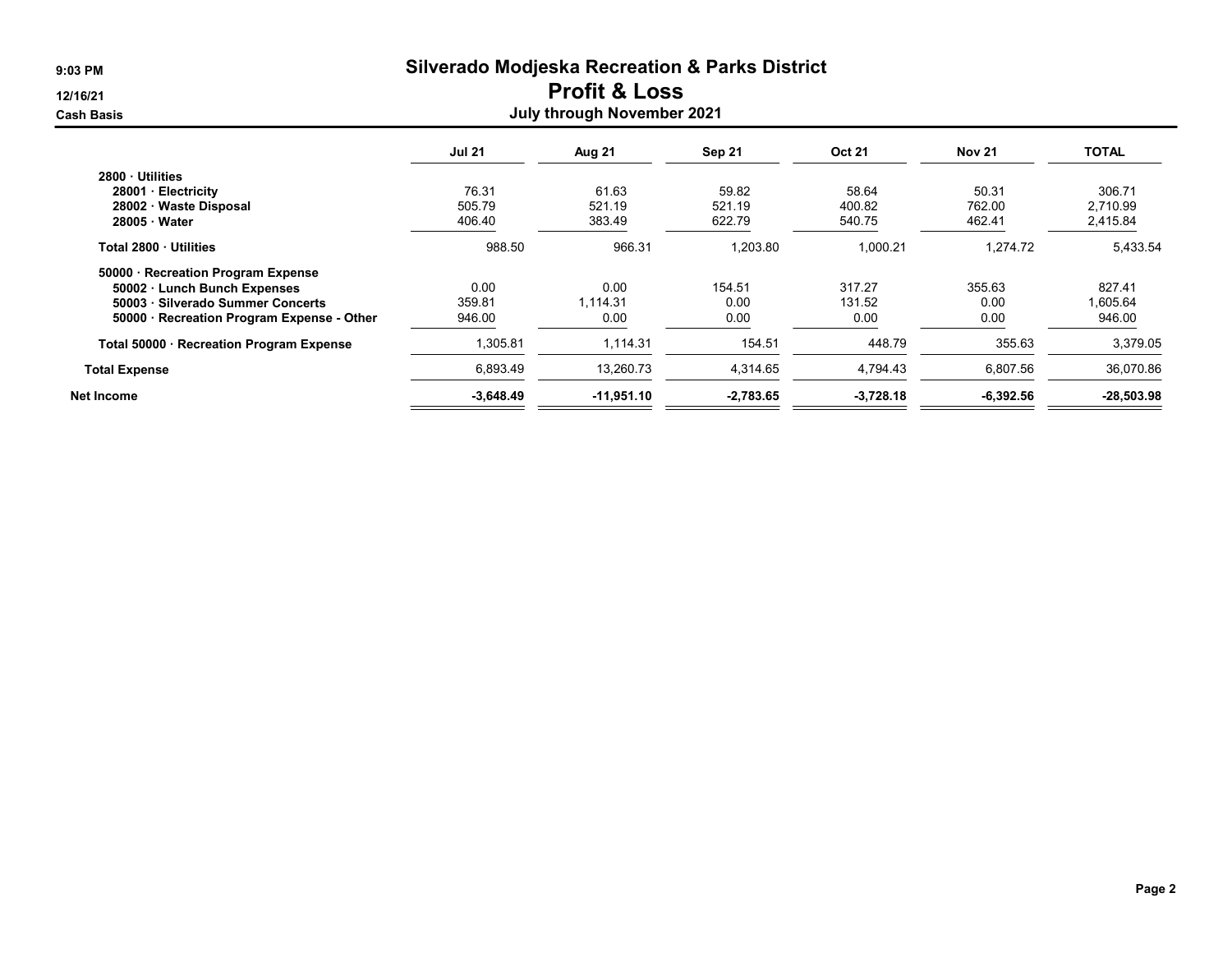#### 8:51 PM Silverado Modjeska Recreation & Parks District 12/16/21 **Balance Sheet Cash Basis** Cash Basis **As of November 30, 2021**

|                                                                                                                                                                | Nov 30, 21                            |
|----------------------------------------------------------------------------------------------------------------------------------------------------------------|---------------------------------------|
| <b>ASSETS</b><br><b>Current Assets</b><br><b>Checking/Savings</b><br>8010 County Checking Account<br>8020 · BofA Rec Checking Account                          | 37,088.35<br>187,937.62               |
| <b>Total Checking/Savings</b>                                                                                                                                  | 225,025.97                            |
| <b>Other Current Assets</b><br>8250 · Interest Receivable                                                                                                      | 125.67                                |
| <b>Total Other Current Assets</b>                                                                                                                              | 125.67                                |
| <b>Total Current Assets</b>                                                                                                                                    | 225,151.64                            |
| <b>Other Assets</b><br>8211 · Interfund Receivable<br>82111 · Loan to SCC (2nd Loan)<br>8211 Interfund Receivable - Other                                      | 66,447.95<br>66,048.00                |
| Total 8211 · Interfund Receivable                                                                                                                              | 132,495.95                            |
| <b>Total Other Assets</b>                                                                                                                                      | 132,495.95                            |
| TOTAL ASSETS                                                                                                                                                   | 357,647.59                            |
| <b>LIABILITIES &amp; EQUITY</b><br>Liabilities<br><b>Current Liabilities</b><br><b>Accounts Payable</b><br>9010 Accounts Payable<br>9025 · Stale Dated Payable | -9.16<br>50.00                        |
| <b>Total Accounts Payable</b>                                                                                                                                  | 40.84                                 |
| <b>Other Current Liabilities</b><br>9001 CAPRI Stage Repair Funds<br>9120 Development Deposits                                                                 | 8,584.88<br>13,600.00                 |
| <b>Total Other Current Liabilities</b>                                                                                                                         | 22,184.88                             |
| <b>Total Current Liabilities</b>                                                                                                                               | 22,225.72                             |
| <b>Total Liabilities</b>                                                                                                                                       | 22,225.72                             |
| Equity<br>3900 · Retained Earnings<br>9990 Fund Balance-Unrestricted<br><b>Net Income</b>                                                                      | -5,598.57<br>369,524.42<br>-28,503.98 |
| <b>Total Equity</b>                                                                                                                                            | 335,421.87                            |
| TOTAL LIABILITIES & EQUITY                                                                                                                                     | 357,647.59                            |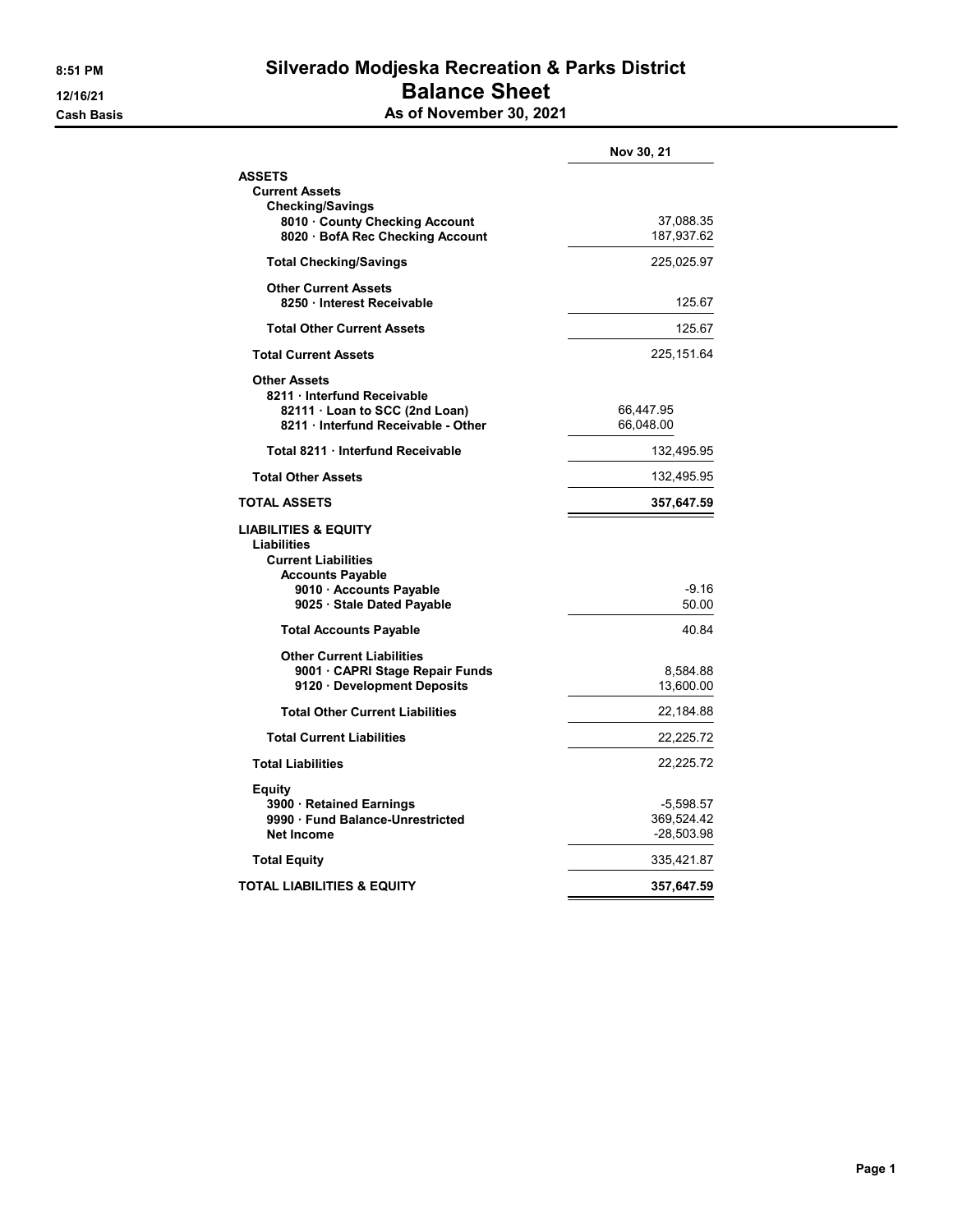# 8:48 PM Silverado Modjeska Recreation & Parks District 12/16/21 **Transaction List by Vendor Transaction List by Vendor**

#### November 2021

| <b>Type</b>                          | <b>Date</b> | <b>Num</b>   | Memo           | <b>Account</b>           | Clr          | <b>Split</b>         | <b>Debit</b> | <b>Credit</b> |
|--------------------------------------|-------------|--------------|----------------|--------------------------|--------------|----------------------|--------------|---------------|
| AT&T                                 |             |              |                |                          |              |                      |              |               |
| Check                                | 11/02/2021  |              | 714-649-2850   | $8020 \cdot$ BofA Rec Ch | X            | $0702 \cdot$ Telepho |              | 99.39         |
| <b>Bank of America</b>               |             |              |                |                          |              |                      |              |               |
| Check                                | 11/05/2021  |              | Remote Depo    | $8020 \cdot$ BofA Rec Ch | Χ            | $6050 \cdot$ Bank C  |              | 15.00         |
| Check                                | 11/23/2021  |              | Charge Back    | 8020 · BofA Rec Ch       | $\mathsf{X}$ | 6050 · Bank C        |              | 24.00         |
| <b>Bennett Design</b>                |             |              |                |                          |              |                      |              |               |
| <b>Bill Pmt -Check</b>               | 11/10/2021  | 3471         | Inv 10809      | $8020 \cdot$ BofA Rec Ch | X            | 9010 · Account       |              | 46.50         |
| Chaix, Steve                         |             |              |                |                          |              |                      |              |               |
| <b>Bill Pmt -Check</b>               | 11/10/2021  | 3469         | October Servi  | $8020 \cdot$ BofA Rec Ch | X            | $9010 \cdot$ Account |              | 550.00        |
| Cole & Huber, LLC                    |             |              |                |                          |              |                      |              |               |
| Bill                                 | 11/09/2021  | 38313        | Inv 37800      | 9010 · Accounts Pa       |              | -SPLIT-              |              | 240.00        |
| <b>Cox Communications</b>            |             |              |                |                          |              |                      |              |               |
| Check                                | 11/23/2021  |              | Account #001   | 8020 · BofA Rec Ch       | X            | $0702 \cdot$ Telepho |              | 294.42        |
| <b>Eagle and Lion Industries LLC</b> |             |              |                |                          |              |                      |              |               |
| Bill                                 | 11/10/2021  | 07564        | Facility Impro | $9010 \cdot$ Accounts Pa |              | -SPLIT-              |              | 2.000.00      |
| <b>Bill Pmt -Check</b>               | 11/12/2021  | 3484         | Facility Impro | $8020 \cdot$ BofA Rec Ch | X            | $9010 \cdot$ Account |              | 2,000.00      |
| <b>Irvine Ranch Water District</b>   |             |              |                |                          |              |                      |              |               |
| Check                                | 11/18/2021  |              | 8454810000,    | $8020 \cdot$ BofA Rec Ch | X            | $28005 \cdot Water$  |              | 9.66          |
| Check                                | 11/19/2021  |              | 1554810000,    | 8020 · BofA Rec Ch       | X            | $28005 \cdot Water$  |              | 193.01        |
| Check                                | 11/23/2021  |              | 7863810000,    | 8020 · BofA Rec Ch       | X            | $28005 \cdot Water$  |              | 259.74        |
| <b>National Payroll</b>              |             |              |                |                          |              |                      |              |               |
| Check                                | 11/12/2021  |              | Sasha Sill     | $8020 \cdot$ BofA Rec Ch | X            | 6800 $\cdot$ Payroll |              | 369.15        |
| Check                                | 11/12/2021  |              | Sasha Sill     | 8020 · BofA Rec Ch       | $\times$     | $6800 \cdot$ Payroll |              | 154.40        |
| Check                                | 11/23/2021  |              | Sasha Sill     | $8020 \cdot$ BofA Rec Ch | $\times$     | 6800 $\cdot$ Payroll |              | 164.07        |
| Check                                | 11/29/2021  |              | Sasha Sill     | $8020 \cdot$ BofA Rec Ch | X            | 6800 · Payroll       |              | 110.28        |
| <b>One Counted Finch Bookkeeping</b> |             |              |                |                          |              |                      |              |               |
| Bill                                 | 11/17/2021  | $21 - 10 - $ | October Servi  | 9010 · Accounts Pa       |              | $19006 \cdot Book$   |              | 750.00        |
| <b>Bill Pmt -Check</b>               | 11/17/2021  | 3481         | October Servi  | 8020 · BofA Rec Ch       |              | $9010 \cdot$ Account |              | 750.00        |
| Sasha Sill                           |             |              |                |                          |              |                      |              |               |
| Bill                                 | 11/10/2021  | OOP          | Reimburseme    | 9010 · Accounts Pa       |              | -SPLIT-              |              | 173.74        |
| Bill                                 | 11/10/2021  | OOP          | Reimburseme    | 9010 · Accounts Pa       |              | 50002 · Lunch        |              | 125.44        |
| Bill                                 | 11/11/2021  | Out of       | Travel to Cost | 9010 · Accounts Pa       |              | $50002 \cdot$ Lunch  |              | 17.92         |
| Bill                                 | 11/11/2021  | Out of       | Costco Expen   | 9010 · Accounts Pa       |              | -SPLIT-              |              | 38.13         |
| <b>Bill Pmt - Check</b>              | 11/12/2021  | 3483         |                | 8020 · BofA Rec Ch       | X            | $9010 \cdot$ Account |              | 299.18        |
| Southern California Edison           |             |              |                |                          |              |                      |              |               |
| Check                                | 11/24/2021  |              | 700390193052   | 8020 · BofA Rec Ch       | X            | 28001 · Electri      |              | 50.31         |
| <b>Specialized Tree Works</b>        |             |              |                |                          |              |                      |              |               |
| Bill                                 | 11/10/2021  | 8693         | 2021 Maint S   | 9010 · Accounts Pa       |              | $14001 \cdot$ Lands  |              | 600.00        |
| <b>Bill Pmt -Check</b>               | 11/12/2021  | 3486         | 2021 Maint S   | 8020 · BofA Rec Ch       | X            | $9010 \cdot$ Account |              | 600.00        |
| <b>Waste Management of OC</b>        |             |              |                |                          |              |                      |              |               |
| Check                                | 11/01/2021  |              | 8-55433-1500   | $8020 \cdot$ BofA Rec Ch | X            | 28002 · Waste        |              | 305.00        |
| Check                                | 11/19/2021  |              | 8-55395-1500   | $8020 \cdot$ BofA Rec Ch | X            | 28002 · Waste        |              | 152.00        |
| Check                                | 11/23/2021  |              | ID 043000099   | 8020 · BofA Rec Ch       | X            | 28002 · Waste        |              | 305.00        |
| Young, Diane                         |             |              |                |                          |              |                      |              |               |
| <b>Bill Pmt -Check</b>               | 11/10/2021  | 3470         | <b>SMRPD</b>   | 8020 · BofA Rec Ch       | X            | 9010 · Account       |              | 56.45         |